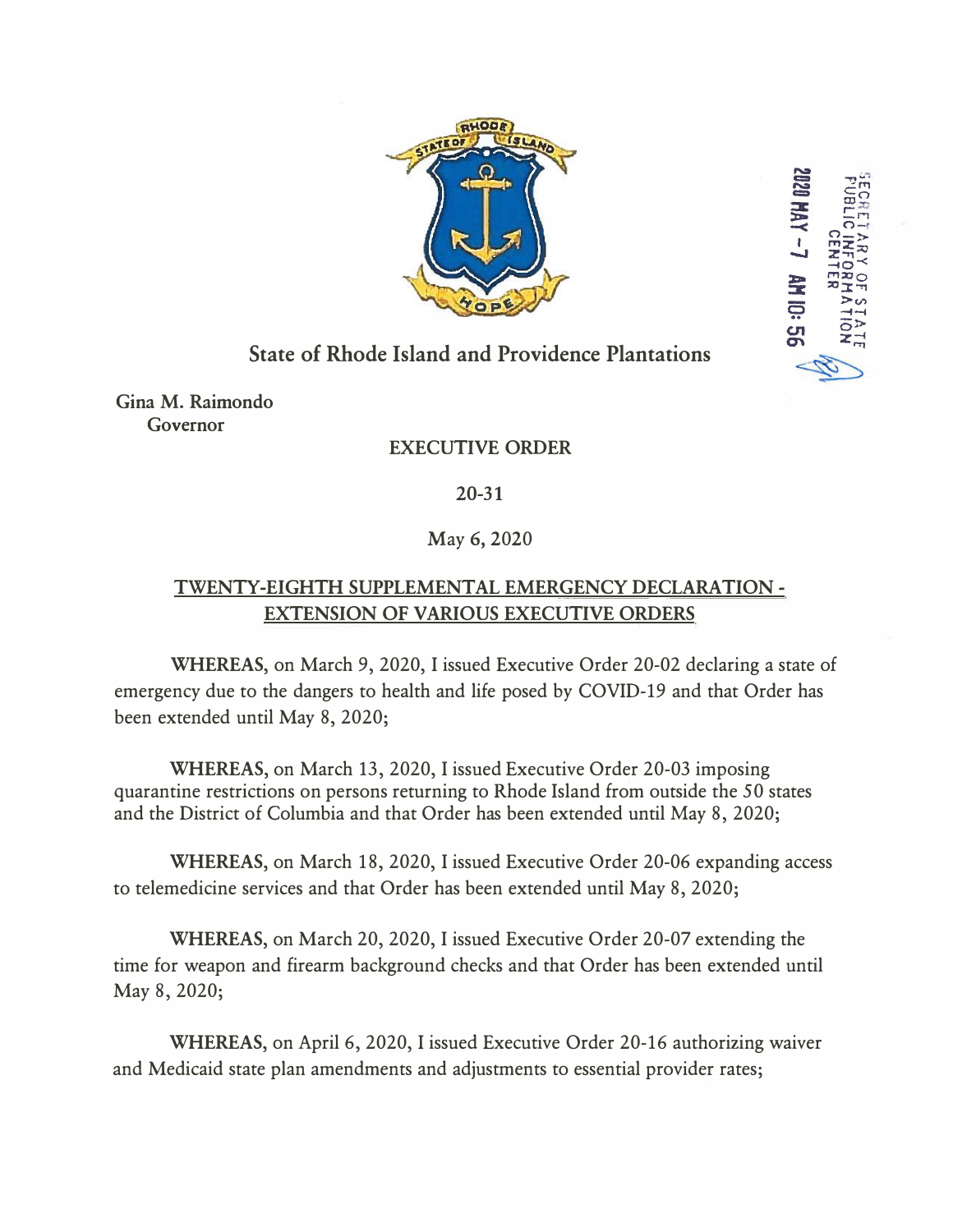Executive Order 20-31 May 6, 2020 Page 2

**WHEREAS,** on April 7, 2020, I issued Executive Order 20-17 requiring testing, critical supplies and hospital capacity reporting;

**WHEREAS,** on April 9, 2020, I issued Executive Order 20-19 increasing access to unemployment insurance;

**WHEREAS,** on April 9, 2020, I issued Executive Order 20-20 imposing further self-quarantine and self-isolation requirements;

**WHEREAS,** on April 10, 2020, I issued Executive Order 20-22 allowing a corporation to hold a scheduled meeting by remote communication; and

**WHEREAS,** aggressive and sustained efforts are still necessary to slow the spread of the COVID-19 virus and to lessen the strain on our healthcare system.

**NOW, THEREFORE,** I, **GINA M. RAIMONDO,** by virtue of the authority vested in me as Governor of the State of Rhode Island and Providence Plantations, pursuant to Article IX of the Rhode Island Constitution and the Rhode Island General Laws, including, but not limited to, Title 30, Chapter 15, and Title 23, Chapter 8, do hereby extend the following Executive Orders:

- 1. Executive Order 20-02 (Declaration of Disaster Emergency).
- 2. Executive Order 20-03 (Supplemental Emergency Declaration International Travel).
- 3. Executive Order 20-06 (Fourth Supplemental Emergency Declaration Expanding Access to Telemedicine Services).
- 4. Executive Order 20-07 (Fifth Supplemental Emergency Declaration -Extension of Time for Weapon and Firearm Background Checks).
- 5. Executive Order 20-16 (Thirteenth Supplemental Emergency Declaration Authorizing Waiver and Medicaid State Plan Amendments and Adjustments to Essential Provider Rates).